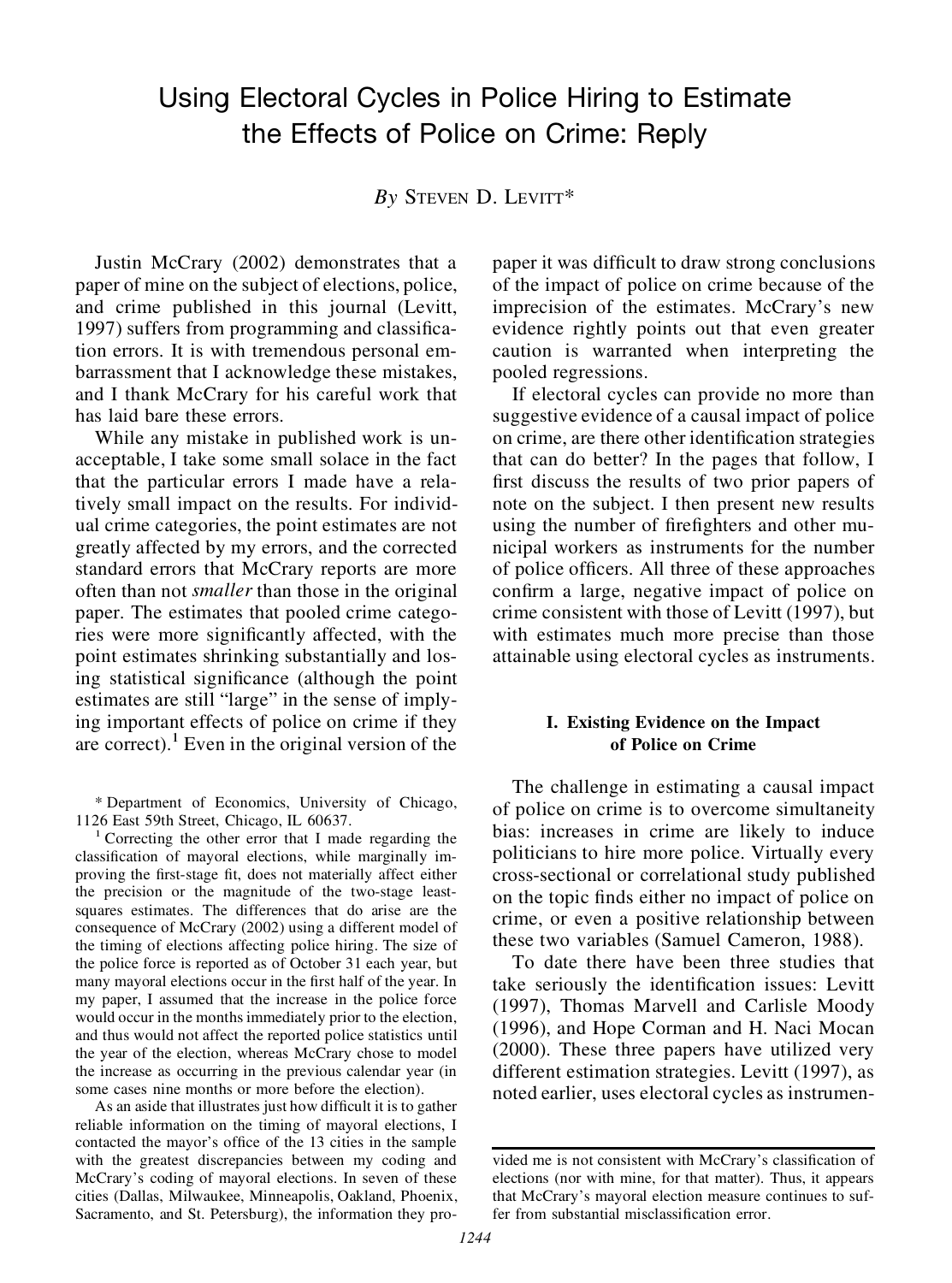tal variables. Marvell and Moody (1996) employ a Granger-causality approach, demonstrating that increases in police Granger-cause reductions in crime. Using the city-level panel data set constructed and used in Levitt (1997), the elasticity of total index crime (violent and property combined) is estimated to be  $-0.30$ . Marvell and Moody (1996) also show that increases in crime (especially violent crime) predict future increases in the size of the police force. Corman and Mocan (2000) use monthly timeseries data for New York City over the period 1970–1996. Corman and Mocan argue that the use of monthly data minimizes any simultaneity bias because of lags in the political response to rising crime. If it takes policy makers three months to increase the police force when crime rises, than annual data will be contaminated by simultaneity, but monthly data will not.<sup>2</sup> They report elasticities of crime with respect to the number of police that range from  $-0.29$  to  $-1.385$  across crime categories, with a median value of  $-0.452$ . As in Levitt (1997), police are found to be most effective in reducing homicide among the index crimes.

#### **II. New Evidence on the Impact of Police on Crime Using Fire ghters as Instruments**

To identify the impact of police on crime using instrumental variables, one needs an instrument that predicts changes in the size of the police force, but is unrelated to changes in crime (after controlling for other relevant factors). In what follows, I propose the number of municipal fire fighters per capita as plausible instruments. Factors such as the power of public sector unions, citizen tastes for government services, affirmative action initiatives, or a mayor's desire to provide spoils might all be expected to jointly influence the number of firefighters and police. Empirically, changes in the number of police officers and fire fighters within a city are highly correlated over time.

Whether fire fighters may be plausibly excluded from the equation determining crime is a more difficult question. There is little reason to believe that the number of fire fighters has a direct impact on crime. However, if the set of factors that influences the number of firefight $ers, (e.g., the local economy, fiscal crises) also$ affect crime, and these are not properly accounted for in the estimation, the exogeneity of the instrument may be called into question. In the empirical work, therefore, I attempt to control for factors like the local economy, and in some cases, the number of municipal streets and highway employees.<sup>3</sup>

The data set used is an annual, city-level panel covering the period 1975–1995. In order to be included in the sample, a city needed to have at least 100,000 residents in 1973. A total of 122 cities are included in the sample. Because the data on firefighters is incomplete, however, there are typically only about 100 observations per year in the data set. $4$  Table 1 provides summary statistics for the variables used in the analysis.<sup>5</sup> The final column of the table reports standard deviations after city-fixed effects and year dummies have been removed, since this is the relevant source of variation used in the paper. There are roughly twice as many police as there are firefighters. There is also substantially greater variation in the number of police, especially within a city over time. One hypothesis to explain this fact is that police staffing responds to crime fluctuations, whereas as the number of fire fighters may not.

<sup>3</sup> One can imagine either a positive or negative bias on the two-stage least-squares estimate of the impact of police as a consequence of the instrument failing to satisfy the exclusion restriction. The number of fire fighters might positively covary with the unobserved factors increasing crime. For instance, if for political reasons, increases in police also tend to trigger increases in firefighters, leading the estimates to understate the true impact of police on crime. On the other hand, with a fixed municipal budget, an exogenous increase in crime may lead to more police and fewer fire fighters.  $4^4$  The missing data is sometimes due to cities failing to

report the data, but more often to cities reporting identical data for many years in a row for all employment categories, suggesting that the data for the latter years is invalid. The reporting problems for streets and highway workers is even more severe (cutting the data set another 25 percent). It is for that reason that I do not include that variable in the baseline specifications.<br><sup>5</sup> The data are drawn from a variety of sources. See the

notes to Table 1 for details.

<sup>&</sup>lt;sup>2</sup> To the extent that policy makers are able to effectively anticipate future changes in crime and respond proactively, monthly data may also be affected by simultaneity. The same criticism can be leveled at the Granger causality approach.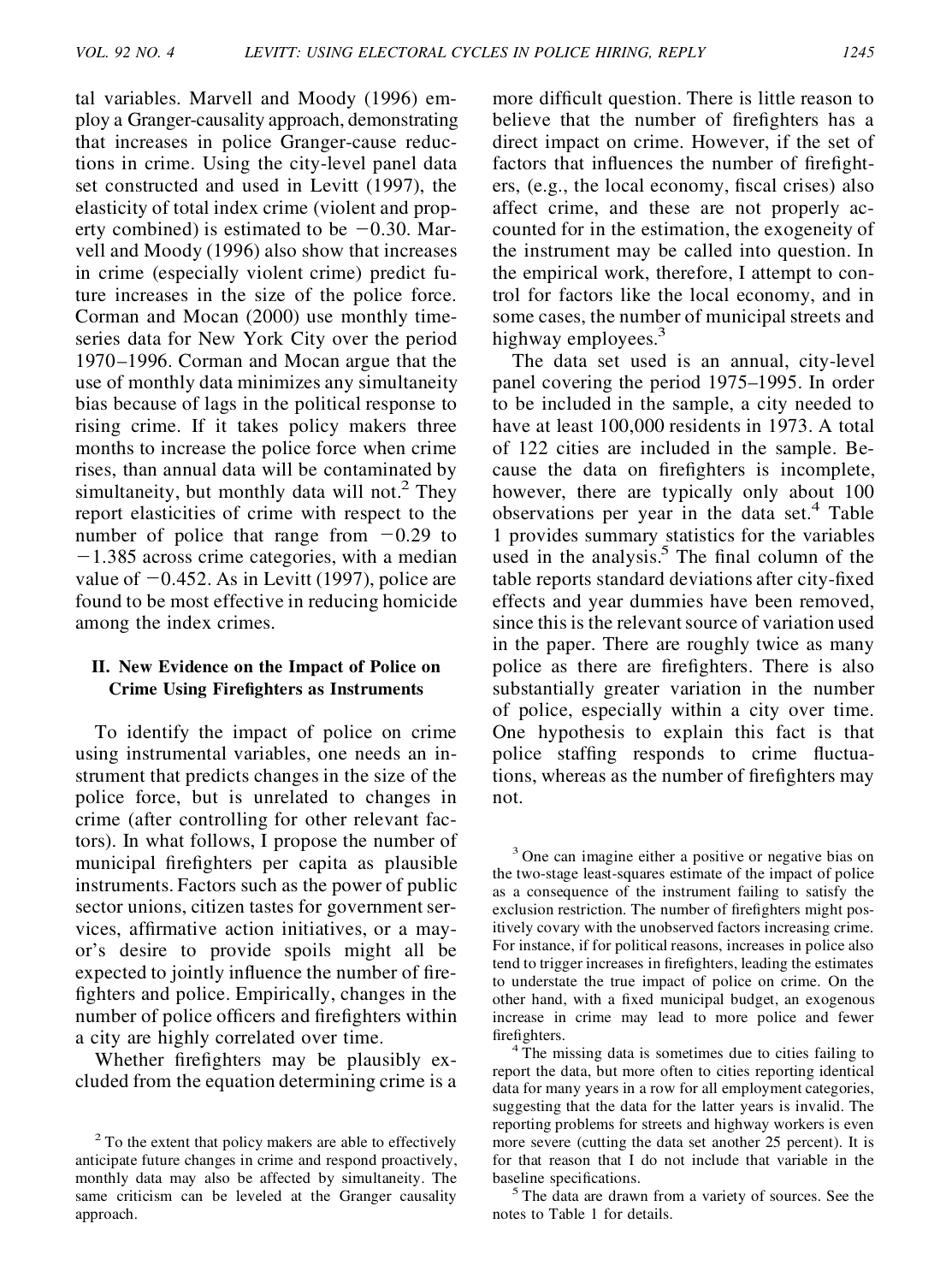TABLE 1—SUMMARY STATISTICS

|                                                    |           | Standard deviation |                                                          |  |
|----------------------------------------------------|-----------|--------------------|----------------------------------------------------------|--|
| Variable                                           | Mean      | Overall            | Removing<br>city fixed<br>effects and<br>year<br>dummies |  |
| Police per capita                                  | 0.0033    | 0.0011             | 0.0003                                                   |  |
| Firefighters per capita                            | 0.0016    | 0.0005             | 0.0001                                                   |  |
| Violent crime per capita                           | 0.0136    | 0.0068             | 0.0022                                                   |  |
| Property crime per capita                          | 0.0765    | 0.0191             | 0.0097                                                   |  |
| City population                                    | 2,005,602 | 2.539.372          | 105,809                                                  |  |
| Effective abortion rate (per<br>1,000 live births) | 32.3      | 60.7               | 30.5                                                     |  |
| Unemployment rate                                  | 0.068     | 0.022              | 0.012                                                    |  |
| Real state income per capita<br>$(1999$ dollars)   | 22,509    | 3,290              | 850                                                      |  |
| Percentage black                                   | 0.251     | 0.159              | 0.018                                                    |  |
| State prisoners per capita                         | 0.0020    | 0.0011             | 0.0003                                                   |  |

*Notes:* The unit of observation is a city-year pair. Data cover the period 1975–1995. To be included in the sample, a city had to have a population greater than 100,000 in 1973. Police, crime, and city population data are from the Federal Bureau of Investigation's *Uniform Crime Reports.* Firefighter data are from *Annual Survey of Governments.* The effective abortion rate is the weighted average of the abortion rate of crime-aged individuals, as calculated by Donohue and Levitt (2001). Unemployment data corresponds to a city's MSA and is from Department of Labor reports. State income per capita is from *Statistical Abstract of the United States.* The variable Percentage black is linearly interpolated between census years. The state prison population is from Bureau of Justice Statistics reports. There is a substantial amount of missing data for the firefighter variable. All values in the table are weighted by city population.

The first-stage relationship between police and firefighters is estimated as follows:

$$
(1) \quad \ln(\text{Police}_{ct})
$$

$$
= \gamma \ln(\text{Fire}_{ct}) + \mathbf{X}_{ct}' \mathbf{\Gamma} + \lambda_t + \phi_c + \varepsilon_{ct}
$$

where *c* indexes cities and *t* captures time. The Police and Fire variables are per capita. A range of covariates are included in the vector **X**: state prisoners per capita, the unemployment rate in the metropolitan area, state income per capita, the percentage of blacks in the city, and the effective abortion rate in the state. The effective abortion rate (John J. Donohue and Levitt, 2001) is a weighted average of the abortion exposure at birth of the crime-aged population. Year dummies and city-fixed effects are also included. Weighted least squares is used, with weights determined by city population. Heteroscedasticity-robust standard errors are reported in parentheses.

The first three columns of Table 2 present first-stage estimates of equation  $(1)$ . The elasticity of police with respect to firefighters ranges from 0.206 to 0.251, depending on the set of covariates included. In all cases the coefficient on fire fighters is highly statistically significant. In contrast, note that the number of streets and highway workers is not strongly related to the number of police (elasticity of 0.014 with a standard error of 0.014). Thus, the link between police and fire fighters does not appear to merely be reflecting municipal hiring more generally, but rather, some specific link between those two functions.

The last two columns of Table 2 show the reduced-form relationship between firefighters and crime rates. The number of firefighters is negatively related to both violent and property crime. Under the assumption that exclusion of fire fighters from the crime equations is valid, the combination of a positive first-stage coefficient on firefighters and a negative reducedform coefficient implies that the instrumental variables estimate will be negative.

The relationship between police and crime is modeled as

(2)  $\Delta \ln(C$ rime<sub>*ct*</sub> $) = \beta_1 \ln(Police_{ct-1})$  $+ \mathbf{X}'_{cf} \mathbf{\Theta} + \lambda_t + \mathbf{\varphi}_c + \mathbf{\mu}_{ct}$ 

where, depending on the specification, Crime is the per capita city rate of either violent crime, property crime, or an individual crime category (e.g., murder). The police variable enters once lagged to minimize endogeneity, as does the state prison population, which is among the covariates. Equation (2) is estimated both using weighted least squares, with city populations as weights, and using two-stage least squares with the logged, once-lagged number of per capita fire fighters as an instrument for the police variable.<sup>6</sup>

Estimation results are presented in Table 3. Results are shown separately for violent crime [columns  $(1)$ – $(3)$ ] and property crime [columns  $(4)$ – $(6)$ ]. Columns  $(1)$  and  $(4)$  present

<sup>6</sup> The mayoral election instrument cannot be used on this sample because many of the cities included do not have directly elected mayors.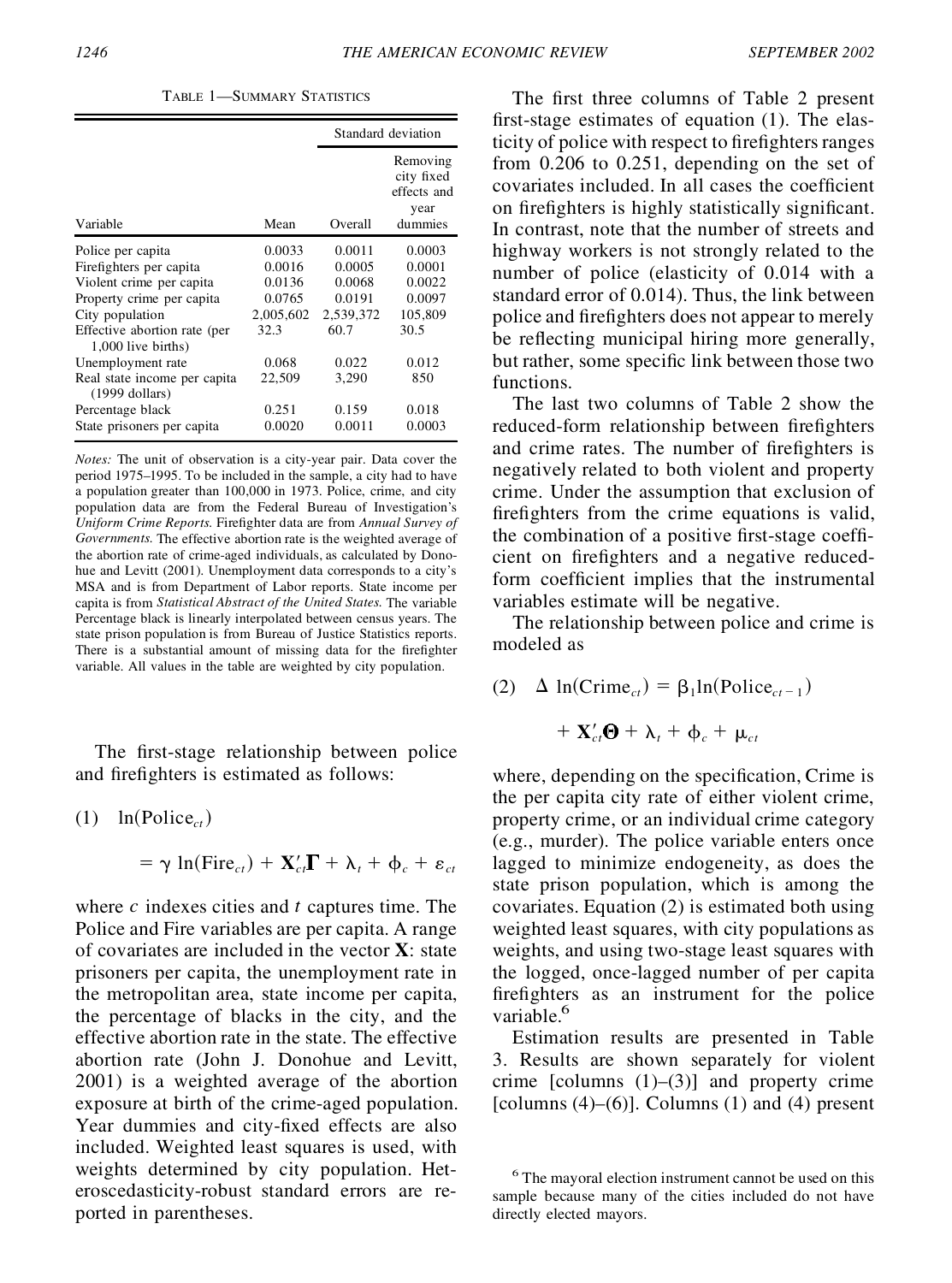|                                                  |                  | First-stage estimates                            |                     | Reduced-form estimates                   |                                          |  |
|--------------------------------------------------|------------------|--------------------------------------------------|---------------------|------------------------------------------|------------------------------------------|--|
|                                                  |                  | (dependent variable $=$<br>In(Police per capita) |                     | Dependent variable:<br>In(violent crime) | Dependent variable:<br>In(property crime |  |
| Variable                                         | (i)              | (iii)<br>(ii)                                    |                     | per capita)                              | per capita)                              |  |
| ln(Firefighters per capita)                      | 0.251<br>(0.050) | 0.236<br>(0.054)                                 | 0.206<br>(0.050)    | $-0.103$<br>(0.050)                      | $-0.118$<br>(0.042)                      |  |
| ln(Street and highway<br>workers per capita)     |                  |                                                  | 0.014<br>(0.014)    |                                          |                                          |  |
| In (State prisoners per capita)                  |                  | $-0.101$<br>(0.022)                              | $-0.077$<br>(0.022) | $-0.130$<br>(0.036)                      | $-0.255$<br>(0.030)                      |  |
| Unemployment rate                                |                  | 0.571<br>(0.276)                                 | 0.265<br>(0.314)    | $-0.723$<br>(0.365)                      | 0.945<br>(0.277)                         |  |
| State income per capita<br>$(\times 10,000)$     |                  | 0.150<br>(0.004)                                 | 0.211<br>(0.005)    | 0.004<br>(0.006)                         | 0.002<br>(0.005)                         |  |
| Effective abortion rate<br>$(\times 100)$        | (0.013)          | 0.033<br>(0.013)                                 | 0.045<br>(0.026)    | $-0.156$<br>(0.025)                      | $-0.127$<br>(0.025)                      |  |
| $ln(City$ population)                            |                  | 0.040<br>(0.040)                                 | $-0.014$<br>(0.047) | 0.161<br>(0.067)                         | $-0.374$<br>(0.068)                      |  |
| Percentage black                                 |                  | 0.361<br>(0.204)                                 | 0.493<br>(0.264)    | 0.222<br>(0.334)                         | 0.336<br>(0.271)                         |  |
| City-fixed effects and year<br>dummies included? | yes              | yes                                              | yes                 | yes                                      | yes                                      |  |
| $R^2$ :<br>Number of observations:               | 0.947<br>2,032   | 0.952<br>2,032                                   | 0.962<br>1,445      | 0.931<br>2,005                           | 0.817<br>2,032                           |  |

TABLE 2—THE RELATIONSHIP BETWEEN FIREFIGHTERS, POLICE, AND CRIME

*Notes:* The dependent variable is specified at the top of each column. All estimates are weighted least squares using city population as weights. Heteroscedasticity-robust standard errors are in parentheses. The unit of observation is a city-year pair for cities with population greater than 100,000 in 1973, for the period 1975–1995. Sample size varies due to missing data, especially for municipal streets and highway workers. In the final two columns, the firefighter and prison population variables are once-lagged. For further description of the variables used and data sources, see the notes to Table 1.

estimates of pooled OLS estimates without city fixed effects. These estimates are identified using cross-city variation, and thus are similar in spirit to the cross-sectional approach that dominated the earlier literature on police and crime (Cameron, 1988). As is typically the case in such specifications, police are positively correlated with crime, with elasticities of 0.56 and 0.11 for violent and property crime respectively. A number of the other covariates also yield unexpected results: more prisoners and higher state per capita income are also strongly positively related to crime rates in this specification.

Columns  $(2)$  and  $(5)$  add city-fixed effects to the regressions, still using weighted least squares. Consequently, the parameter estimates are now identified in within-city changes over time. The police coefficient now becomes negative, with elasticities of  $-0.076$  and  $-0.218$ for violent and property crime respectively. Only in the latter case is the estimate statistically different than zero. The other variables in

the regression now carry the signs suggested by previous research in almost all cases. Higher state imprisonment rates are associated with lower crime (Marvell and Moody, 1994; Levitt, 1996). Higher unemployment rates are strongly positively related to property crime, but the opposite is true for violent crime (e.g., Stephen Raphael and Rudolf Winter-Ebmer, 2001). The effective abortion rate, which is a weighted average of the state abortion rate at the time of birth of the criminal-aged population, is strongly negatively related to crime rates, consistent with Donohue and Levitt (2001). The coefficients on state income per capita and percent of the population that is Black are not statistically significant for either crime category.

Two-stage least-squares estimates are presented in columns (3) and (6). The once-lagged, logged number of firefighters per capita is used as an instrument for the police variable For both violent and property crime, the point estimate on police becomes more negative, with elasticities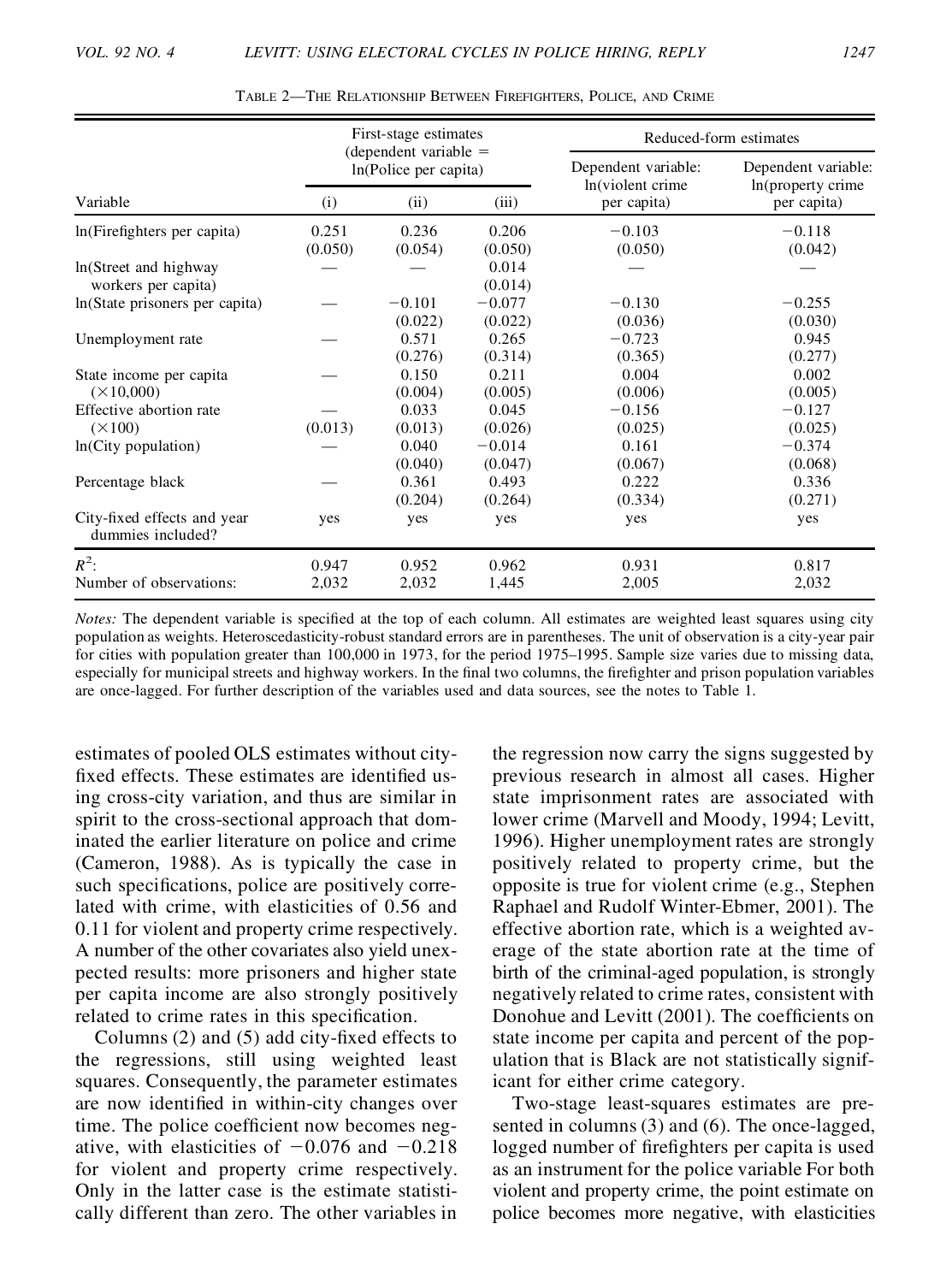|                                     |            | Violent crime |          |            | Property crime |          |  |  |
|-------------------------------------|------------|---------------|----------|------------|----------------|----------|--|--|
| Variable                            | <b>OLS</b> | <b>OLS</b>    | IV       | <b>OLS</b> | <b>OLS</b>     | IV       |  |  |
| $ln(Police per capita)_{t=1}$       | 0.562      | $-0.076$      | $-0.435$ | 0.113      | $-0.218$       | $-0.501$ |  |  |
|                                     | (0.056)    | (0.061)       | (0.231)  | (0.038)    | (0.052)        | (0.235)  |  |  |
| In (State prisoners per             | 0.250      | $-0.131$      | $-0.171$ | 0.189      | $-0.273$       | $-0.305$ |  |  |
| capita) <sub><math>t-1</math></sub> | (0.039)    | (0.036)       | (0.044)  | (0.030)    | (0.028)        | (0.037)  |  |  |
| Unemployment rate                   | 3.573      | $-0.741$      | $-0.480$ | 1.283      | 1.023          | 1.231    |  |  |
|                                     | (0.473)    | (0.365)       | (0.404)  | (0.312)    | (0.274)        | (0.326)  |  |  |
| State income per capita             | 0.050      | $-0.003$      | 0.003    | 0.010      | 0.005          | 0.009    |  |  |
| $(\times 10,000)$                   | (0.005)    | (0.006)       | (0.007)  | (0.003)    | (0.004)        | (0.006)  |  |  |
| Effective abortion rate             | $-0.214$   | $-0.150$      | $-0.141$ | $-0.184$   | $-0.118$       | $-0.111$ |  |  |
| $(\times 100)$                      | (0.045)    | (0.023)       | (0.025)  | (0.020)    | (0.021)        | (0.024)  |  |  |
| ln(City population)                 | 0.072      | 0.203         | 0.178    | $-0.064$   | $-0.333$       | $-0.355$ |  |  |
|                                     | (0.012)    | (0.063)       | (0.067)  | (0.006)    | (0.063)        | (0.066)  |  |  |
| Percentage black                    | 0.627      | 0.233         | 0.398    | $-0.136$   | 0.411          | 0.517    |  |  |
|                                     | (0.074)    | (0.334)       | (0.345)  | (0.057)    | (0.271)        | (0.291)  |  |  |
| City-fixed effects and year         | only year  | yes           | yes      | only year  | yes            | yes      |  |  |
| dummies included?                   | dummies    |               |          | dummies    |                |          |  |  |
| $R^2$ :                             | 0.601      | 0.930         |          | 0.238      | 0.819          |          |  |  |
| Number of observations:             | 2.005      | 2,005         | 2.005    | 2,032      | 2,032          | 2,032    |  |  |

TABLE 3—THE IMPACT OF POLICE ON CRIME

*Notes:* The dependent variable is listed at the top of each column. The police and prison variables are once-lagged. Heteroscedasticity-robust standard errors are in parentheses. Columns (1), (2), (4), and (5) are estimated using weighted least squares, with city populations as weights. Columns (3) and (6) are instrumental variables estimates using the once-lagged, logged number of firefighters as an instrument for the once-lagged number of police. With the exception of columns (1) and (4), other regressions include both city-fixed effects and year dummies. See the notes to Table 1 for further description of the variables and the data sources.

of  $-0.435$  and  $-0.501$ , respectively. The instrumental variables are not particularly precise (although much more precise than can be obtained with electoral cycles), so both these coefficients are only of borderline statistical significance. The point estimates obtained using firefighters as instruments fall in the middle range among papers attempting to deal with the endogeneity of police: the values are in between the violent and property crime point estimates using elections as instruments, almost identical to the findings of Corman and Mocan (2000) for robbery and burglary, and slightly larger than the estimates in Marvell and Moody (1996).

The top panel of Table 4 presents a range of sensitivity analyses. Only the police coefficients are reported in the table, although the full set of covariates, including year dummies and city fixed effects, are included in all specifications unless otherwise noted. The top row of the table presents the baseline results, which correspond to columns (2), (3), (5), and (6) of Table 3. The OLS estimates are not particularly sensitive to any of the changes in specification, so I focus

the discussion on the instrumental variables estimates. Including a second lag of police (as done in Levitt, 1997) somewhat reduces the point estimate on violent crime, but does not greatly affect the property crime coefficient. Adding streets and highway workers as an instrument for police increases the elasticities for both crime categories, but also raises the standard errors because the sample size shrinks by 25 percent. In an alternative model, streets and highway workers might be more appropriate as a right-hand-side variable rather than an instrument. The estimates are little changed by its inclusion. The coefficients are similar across small and large cities in the sample, but appear to be larger in the later years of the sample.<sup>7</sup>

 $<sup>7</sup>$  Although results regarding city size and early, middle,</sup> and final years of the sample must be interpreted with some caution. The coefficients in the table are those obtained when I restrict the other variables in the regression to have the same parameters across the different subsets of the data. When those other parameters are freed up, the results be come much more erratic.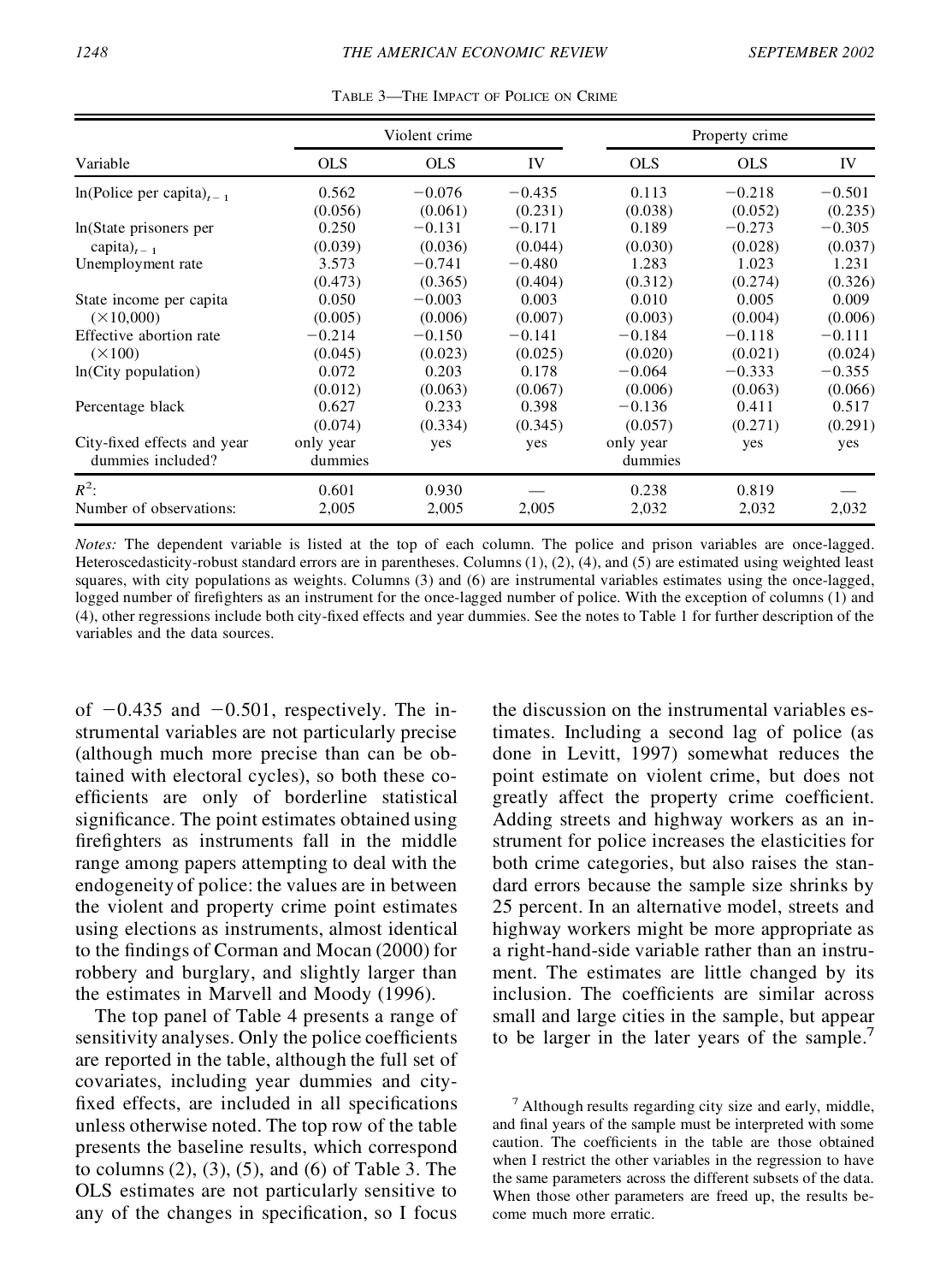|                                        |                 | Violent Crime   |                 | Property Crime  |  |
|----------------------------------------|-----------------|-----------------|-----------------|-----------------|--|
| Specification                          | OLS             | IV              | <b>OLS</b>      | IV              |  |
| <b>Baseline</b>                        | $-0.076(0.061)$ | $-0.435(0.231)$ | $-0.218(0.052)$ | $-0.501(0.235)$ |  |
| Include two lags of police             | $-0.143(0.063)$ | $-0.284(0.230)$ | $-0.251(0.056)$ | $-0.540(0.261)$ |  |
| Instrument using both firefighters and |                 |                 |                 |                 |  |
| streets and highway workers            | $-0.203(0.076)$ | $-0.661(0.315)$ | $-0.154(0.058)$ | $-0.530(0.298)$ |  |
| Include streets and highway workers    |                 |                 |                 |                 |  |
| as a control variable                  | $-0.069(0.059)$ | $-0.371(0.231)$ | $-0.216(0.052)$ | $-0.484(0.236)$ |  |
| City population greater than 250,000   | $-0.094(0.060)$ | $-0.506(0.238)$ | $-0.219(0.052)$ | $-0.510(0.242)$ |  |
| City population less than 250,000      | $-0.122(0.061)$ | $-0.540(0.242)$ | $-0.220(0.053)$ | $-0.515(0.246)$ |  |
| Include region-year interactions       | $-0.015(0.058)$ | $-0.358(0.305)$ | $-0.188(0.044)$ | $-0.845(0.434)$ |  |
| Estimation in first differences, not   |                 |                 |                 |                 |  |
| city-fixed effects                     | 0.018(0.043)    | $-0.270(0.140)$ | $-0.085(0.031)$ | $-0.378(0.104)$ |  |
| Early years of sample                  | $-0.051(0.063)$ | $-0.292(0.336)$ | $-0.264(0.052)$ | $-0.149(0.394)$ |  |
| Middle years of sample                 | $-0.097(0.069)$ | $-0.508(0.268)$ | $-0.209(0.113)$ | $-0.612(0.255)$ |  |
| Final years of sample                  | $-0.115(0.068)$ | $-0.938(0.401)$ | $-0.113(0.061)$ | $-0.726(0.380)$ |  |
| Individual crime categories            | <b>OLS</b>      |                 | IV              |                 |  |
| Murder                                 |                 | $-0.408(0.088)$ |                 | $-0.914(0.332)$ |  |
| Rape                                   |                 | 0.014(0.079)    |                 | $-0.034(0.273)$ |  |
| Robbery                                | $-0.434(0.072)$ |                 | $-0.452(0.255)$ |                 |  |
| Aggravated assault                     | 0.421(0.106)    |                 | 0.397(0.348)    |                 |  |
| <b>Burglary</b>                        |                 | $-0.294(0.066)$ |                 | $-0.195(0.255)$ |  |
| Larceny                                | $-0.136(0.058)$ |                 | $-0.135(0.198)$ |                 |  |
| Auto theft                             | $-0.317(0.104)$ |                 | $-1.698(0.570)$ |                 |  |

TABLE 4—SENSITIVITY ANALYSIS OF THE ESTIMATED IMPACT OF POLICE ON CRIME

*Notes:* Each entry in the table represents the coefficient on the police variable from a separate regression. In all cases, the full set of covariates included earlier in the paper are also included in the regressions, but not reported in the table. The baseline results in the top row of the table correspond to columns  $(2)$ ,  $(3)$ ,  $(5)$ , and  $(6)$  of Table 3. When two lags of police are included, the coefficient reported is the total effect of police, and two lags of firefighters are used as instruments. The estimates for the early, middle, and late part of the sample are done jointly, restricting the coefficients on the other variables in the regression to be constant across time periods. The cities with populations above and below 250,000 are also estimated jointly. Robust standard errors are in parentheses. The bottom panel of the table report results for individual crime categories.

Including region-year interactions for the nine census regions reduces the violent crime estimate but increases the property crime estimate. Estimating the model in first differences, rather than using city-fixed effects, yields smaller but more precisely estimated elasticities.

The bottom panel of Table 4 presents estimates for the seven individual crime categories tracked by the FBI. Interestingly, for only two of the crime categories (murder and auto theft), does instrumenting have a large impact on the point estimates. The large impact of police on murder parallels the findings in Levitt (1997) and Corman and Mocan (2000).

### **III. Conclusion**

Estimating the causal impact of police and crime is a difficult task. As such, no one study to date provides definitive proof of the magnitude of that effect. Nonetheless, it is encouraging that four different approaches (elections as instruments, firefighters as instruments, using Granger causality, and using high-frequency time-series variation) have all obtained point estimates in the range of  $-0.30-0.70$ . The similarity in the results of these four studies is even more remarkable given the large previous literature that uniformly failed to find any evidence that police reduce crime—a result at odds with both the beliefs and the behavior of policymakers on the issue.

#### **REFERENCES**

*Annual survey of governments.* Washington, DC: U.S. Department of Commerce, Bureau of the Census, various years.